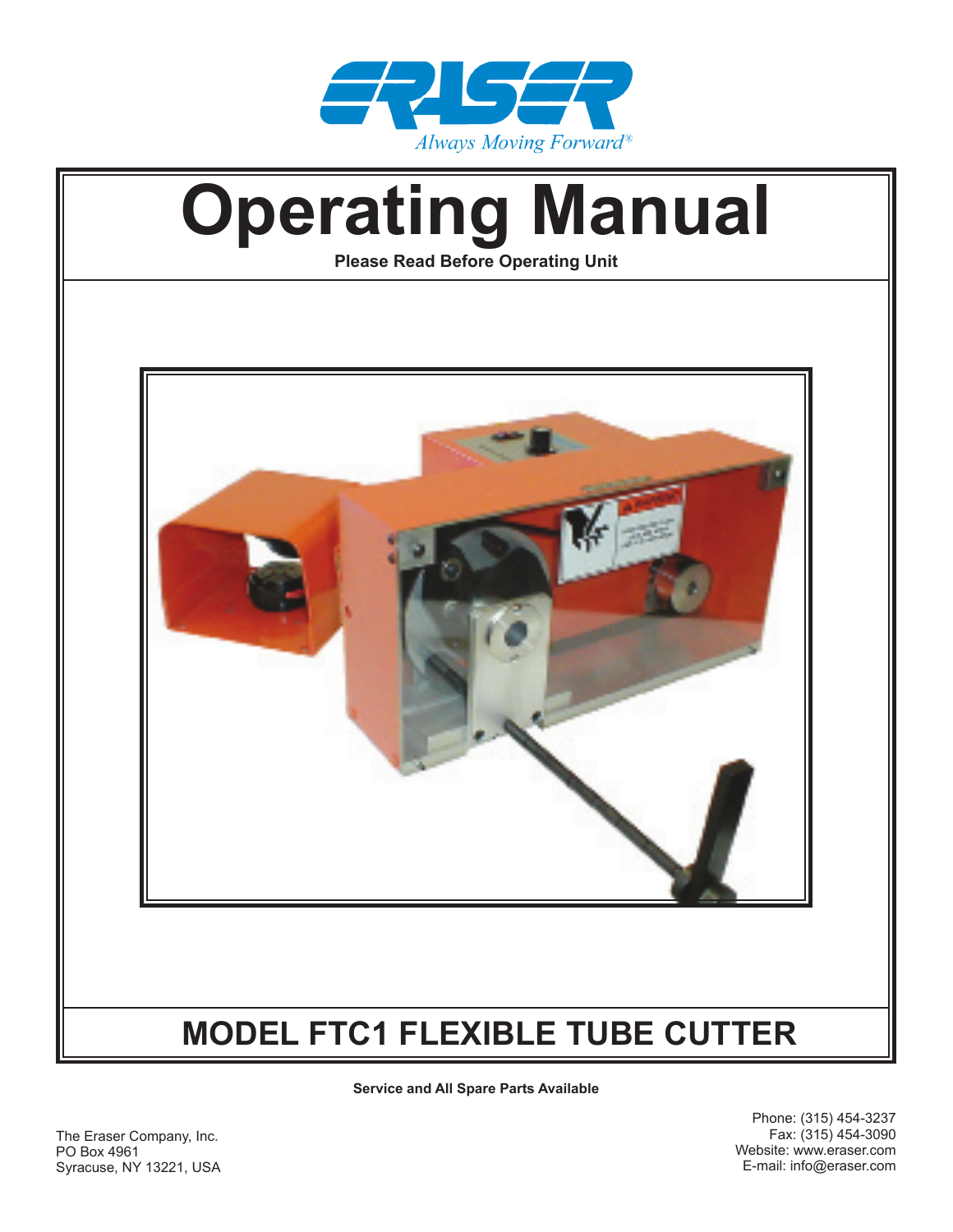





#### **SPECIFICATIONS**

| Minimum Cut Length 2.00" (50.8mm)      |
|----------------------------------------|
|                                        |
| $(6.4$ mm - 28.6mm) flexible           |
|                                        |
| <b>Beveled Steel Blade</b>             |
| Bushings Bushings Purchased Separately |
| <b>Customer material sample</b>        |
| is required to size bushings           |
|                                        |
|                                        |
|                                        |
| (368mm x 292mm x 190mm)                |
|                                        |
| 26 lbs. (12 Kg) 230V                   |

#### **ORDERING INFORMATION**

| AR1421 (FTC1)  Manual Feed Tubing Cutter          |
|---------------------------------------------------|
| 120V 60HZ, Flexible Tubing Head                   |
|                                                   |
| IR1807 Set of Custom Bushings for Flexible Tubing |
|                                                   |
| 1 necessary per unit                              |

## **Optional Parts**

| (unit supplied with one 12" rod)      |
|---------------------------------------|
| IR1390 Optional Carbide Cutting Blade |

## **FTC1 FLEXIBLE TUBE CUTTER**

## **IMPORTANT SAFETY INSTRUCTIONS READ ALL INSTRUCTIONS**

**! WARNING: DO NOT OPERATE TOOL UNTIL YOU HAVE READ THOROUGHLY, AND UNDERSTAND COMPLETELY, ALL INSTRUCTIONS, RULES, ETC. ON THIS PAGE, AND IN THE OPERATING MANUAL. WHEN USING ELECTRIC TOOLS, BASIC SAFETY PRECAUTIONS SHOULD ALWAYS BE FOLLOWED TO REDUCE RISK OF FIRE, ELECTRIC SHOCK, AND PERSONAL INJURY, INCLUDING THE FOLLOWING:**

## **GROUNDING INSTRUCTIONS**

In the event of a malfunction or breakdown, grounding provides a path of least resistance for electric current to reduce the risk of electric shock. This tool is equipped with an electric cord having an equipment-grounding conductor and a grounding plug. The plug must be plugged into a matching outlet that is properly installed and grounded in accordance with all local codes and ordinances.

Do not modify the plug provided  $-$  if it will not fit the outlet, have the proper outlet installed by a qualified electrician.

Improper connection of the equipment-grounding conductor can result in a risk of electric shock. The green conductor with or without yellow stripes is the equipment-grounding conductor. If repair or replacement of the electric cord or plug is necessary, do not connect the equipment-grounding conductor to a live terminal.

Check with a qualified electrician or service personnel if the grounding instructions are not completely understood, or if in doubt as to whether the tool is properly grounded.

Use only 3-wire extension cords that have 3-prong grounding plugs and 3-pole receptacles that accept the tool's plug. Repair or replace damaged or worn cord immediately.

## **GENERAL INSTRUCTIONS**

**REMOVE ADJUSTING KEYS AND WRENCHES**  Always verify that keys and adjusting wrenches are removed from tool before turning on.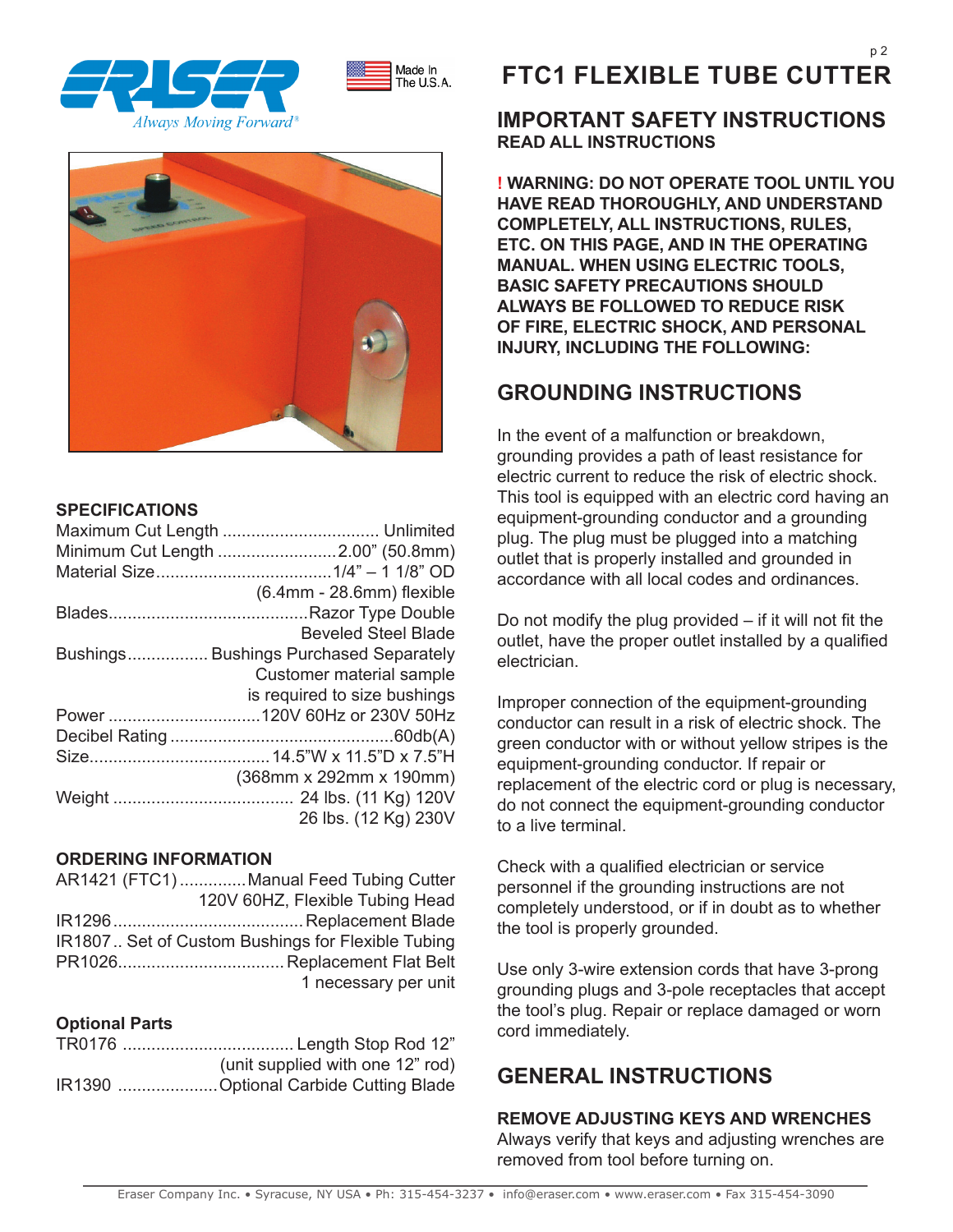**KEEP WORK AREA CLEAN** Cluttered areas and benches invite accidents.

**DON'T USE IN DANGEROUS ENVIRONMENTS**  Don't use power tools in damp or wet locations, or expose them to rain. Keep work area well lighted.

**ALWAYS USE SAFETY GLASSES** Everyday eyeglasses only have impact resistant lenses; they are NOT safety glasses. Also use face or dust mask if cutting operation is dusty.

**WEAR PROPER APPAREL** Do not wear loose clothing, gloves, neckties, rings, bracelets, or other jewelry that might get caught in moving parts. Nonslip footwear is recommended. Wear protective hair covering to contain long hair.

**DON'T OVERREACH** Keep proper footing and balance at all times.

**MAINTAIN TOOLS WITH CARE** Keep tools sharp and clean for best performance and to reduce the risk of injury. Follow instructions for lubricating and changing accessories.

**DISCONNECT TOOL** Before servicing; when changing accessories, such as blades, wheels, cutters, and the like.

**USE RECOMMENDED ACCESSORIES** Consult the operating manual for recommended accessories. The use of improper accessories may cause risk of injury to persons.

**CHECK DAMAGED PARTS** Before further use of the tool, a guard or other part that is damaged should be carefully checked to determine that it will operate properly and perform its intended function. Check for alignment of moving parts, binding of moving parts, breakage of parts, mounting, and any other conditions that may affect its operation. A guard or other part that is damaged should be properly repaired or replaced.

## **DO NOT EXCEED THE MAXIMUM MATERIAL SPECIFICATIONS.**

## **DO NOT OPERATED UNIT WITHOUT GUARDS IN PLACE OR GUARDS NOT IN WORKING ORDER.**

**DO NOT PERFORM MAINTENANCE OR ADJUSTMENTS WITH POWER ON.**

**DO NOT PLACE FINGERS OR APPENDAGES IN OR NEAR OPENINGS IN GUARDS.**

**DO NOT RUN UNIT WITH INCORRECT LINE VOLTAGE. REFER TO LABEL PLACED OVER I/O SWITCH.**

**DO NOT ALLOW UNTRAINED OR UNQUALIFIED PERSONNEL TO OPERATE UNIT.**

**DO NOT DEFEAT ANY OF THE SAFETY FEATURES DESIGNED INTO THE UNIT.**

**IMPORTANT: NO LIABILITY WILL BE INCURRED BY THE ERASER COMPANY FOR INJURY, DEATH, OR PROPERTY DAMAGE CAUSED BY A PRODUCT WHICH HAS BEEN SET UP, OPERATED, AND/OR INSTALLED CONTRARY TO ERASER'S WRITTEN OPERATING MANUAL, OR WHICH HAS BEEN SUBJECTED TO MISUSE, NEGLIGENCE, OR ACCIDENT, OR WHICH HAS BEEN REPAIRED OR ALTERED BY ANYONE OTHER THAN ERASER, OR WHICH HAS BEEN USED IN A MANNER OR FOR A PURPOSE FOR WHICH THE PRODUCT WAS NOT DESIGNED.** 

## **OPERATING INSTRUCTIONS**

## **SET-UP:**

The FTC1 is supplied with one 3/32" Allen wrench, one 1/8" Allen wrench, & one 5/32" Allen wrench. Bushings must be purchased separately.

**! CAUTION: The flexible tubing blade is intended for use on soft flexible tubing. However, some rigid non-metallic tubing may be cut. The blade is a very thin sharp blade and caution should be used when handling it.** 

Place the Model FTC1 on a sturdy workbench. Insert the external threaded end of the lengthstop rod into the threaded hole under the cutting head. *See picture 1.* 

## **BUSHING INSTALLATION:**

To aid with bushing installation, *refer to pictures 1 & 2*. If different sizes of material are going to be cut, additional bushing sets must be ordered. There are two guide bushings; the entrance bushing and exit bushing.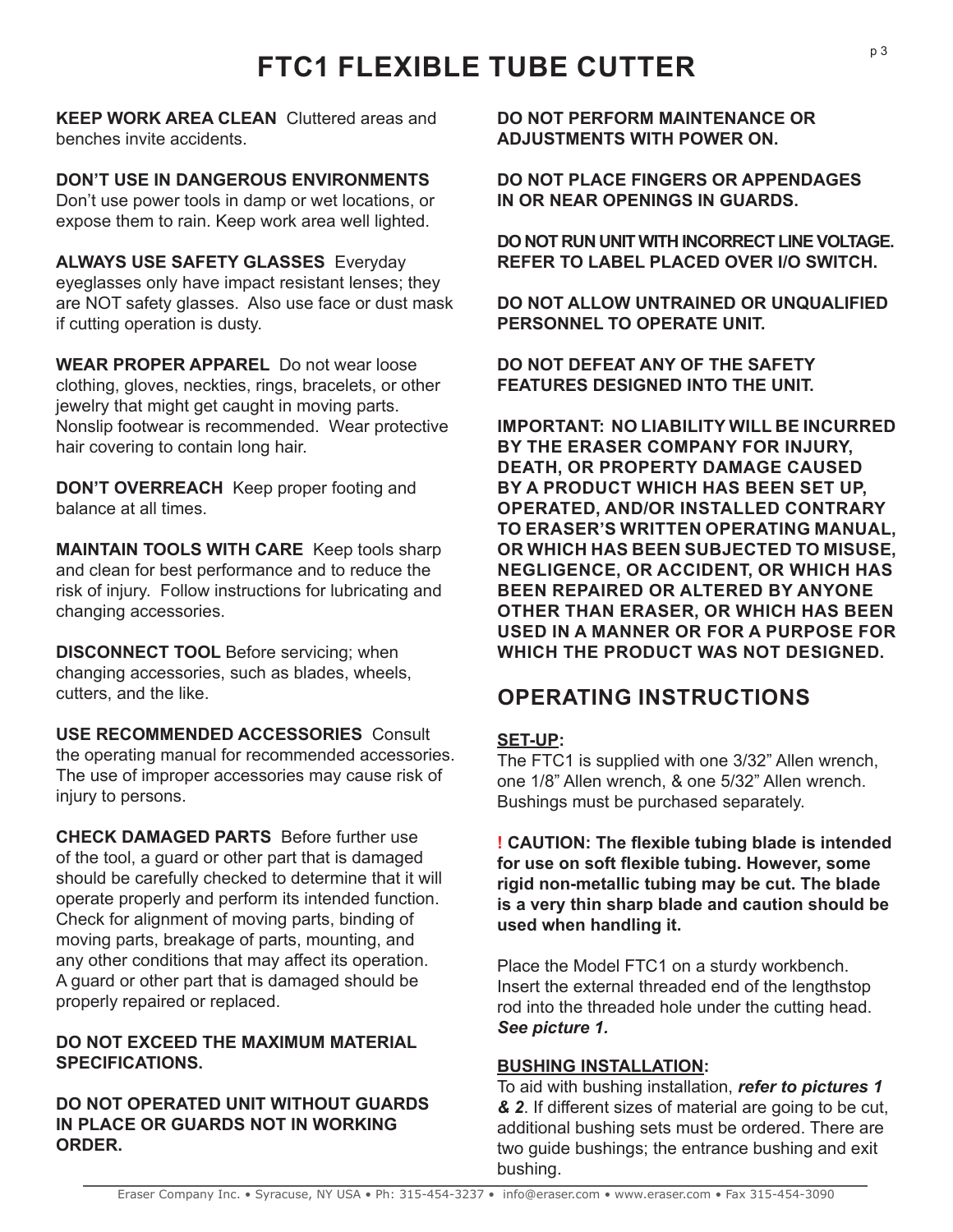Prior to shipment, the blade stop adjusting screw has been set to lock the blade holder in the open position, to secure it during transport. Prior to bushing installation loosen the locking set screw (which secures the blade stop screw), then back the blade stop screw away from the blade holder mechanism.

Loosen the 3/32" set screw with the Allen wrench provided. Install the entrance bushing so it is as close to the blade as possible. Retighten the 3/32" set screw with the Allen wrench provided. Install the exit bushing in the front cover with the two screws provided.

## **! Caution: The blade must not come in contact with the bushing.**

## **ADJUSTING BLADE DEPTH:**

Remove the plexiglass guard by removing the two screws near the top of the plexiglass guard. Feed the tubing or cable into the entrance bushing up to the cutting blade. Locate the blade depth adjusting screw - see picture 3. Loosen the set screw that locks the blade depth adjusting screw. Adjust the blade depth adjusting screw (rotating the adjusting screw counterclockwise will adjust the blade deeper) until the blade is completely through the wall of the tubing or just before touching the conductor in stripping applications. Retighten the locking set screw once the blade is set to the correct depth. Cut quality will decrease if the blade is allowed to cut further than necessary to sever the tube. (Never allow the cutting blade to rotate further than the center of the guide).

## **LENGTH STOP ADJUSTMENT:**

Loosen the length stop block screw and adjust the length stop block to the desired cut/strip length and retighten it with the 5/32 Allen wrench. The cut length can be readjusted until the desired length is achieved. Longer cut lengths may be produced by purchasing additional length stop rods, (part #TR0176) which may be screwed directly into the one provided with the machine. *(See picture 1)*. Reinstall the plexiglass guard.

## **OPERATION:**

Connect the power cord to the IEC connector, and plug the unit into the appropiate power supply (either 120V 60Hz OR 230V 50Hz). Turn the machine on using the I/O switch on the top of the unit. Set the speed control to approximately 75% as a starting

point. Push the material through the input bushing & exit bushing until it reaches the length stop block - *see pictures 1 & 2*. Press the foot pedal. This will activate the cutter head to cut the material. When the material is cut; release the footswitch. The cut time will vary based on the material being cut. Cut times will range from a fraction of a second to several seconds. Lower machine speeds may cut better on smaller or softer materials & higher speeds will be necessary for thicker wall or harder materials. *See picture 2*.

## **BLADE CHANGE OR REPLACEMENT:**

Check the blade for wear after prolonged use. *See pictures 3*.

**NOTE**: If this is the first time the blade has been dulled, it may be used again by turning the blade around and using the other side. The cutting edge of the blade is offset, so the blade may be used twice. *See picture 3.*

## **MAINTENANCE:**

**! CAUTION: BE SURE TO UNPLUG THE UNIT BEFORE PERFORMING ANY SET-UP OR MAINTENANCE. BE SURE TO EMPLOY APPROPRIATE ANTI-STATIC PROCEDURES/ DEVICES WHEN DISASSEMBLING AND ASSEMBLING UNIT.**

## **! CAUTION: BLADES ARE VERY SHARP.**

To replace the cutting blade, remove the front cover with the 1/8" Allen wrench provided. Next, remove one of the screws holding the blade in place with the 5/32" allen wrench provided and loosen the other one. Slide the blade out from under the screw and washer. Replace blade, screw, washer, and retighten both screws. *See picture 3.* 

## **BELT TENSIONING OR REPLACEMENT:**

Belt tensioning or replacement is accomplished by removing the 4 screws on the rear housing with a #2 Phillips screwdriver.Remove rear housing. Be careful not to disconnect wiring. Remove the 2 screws on the plexiglass guard with a 1/8" Allen wrench and remove the plexiglass guard. Loosen the 4 motor mounting screws using the 5/32" Allen wrench. Slip the old belt off the cutterhead pulley and the motor pulley and replace with the new one - while facing the plexiglass guard. Slide the motor to the right & hold in place while tightening the 4 mounting screws. Replace the rear housing and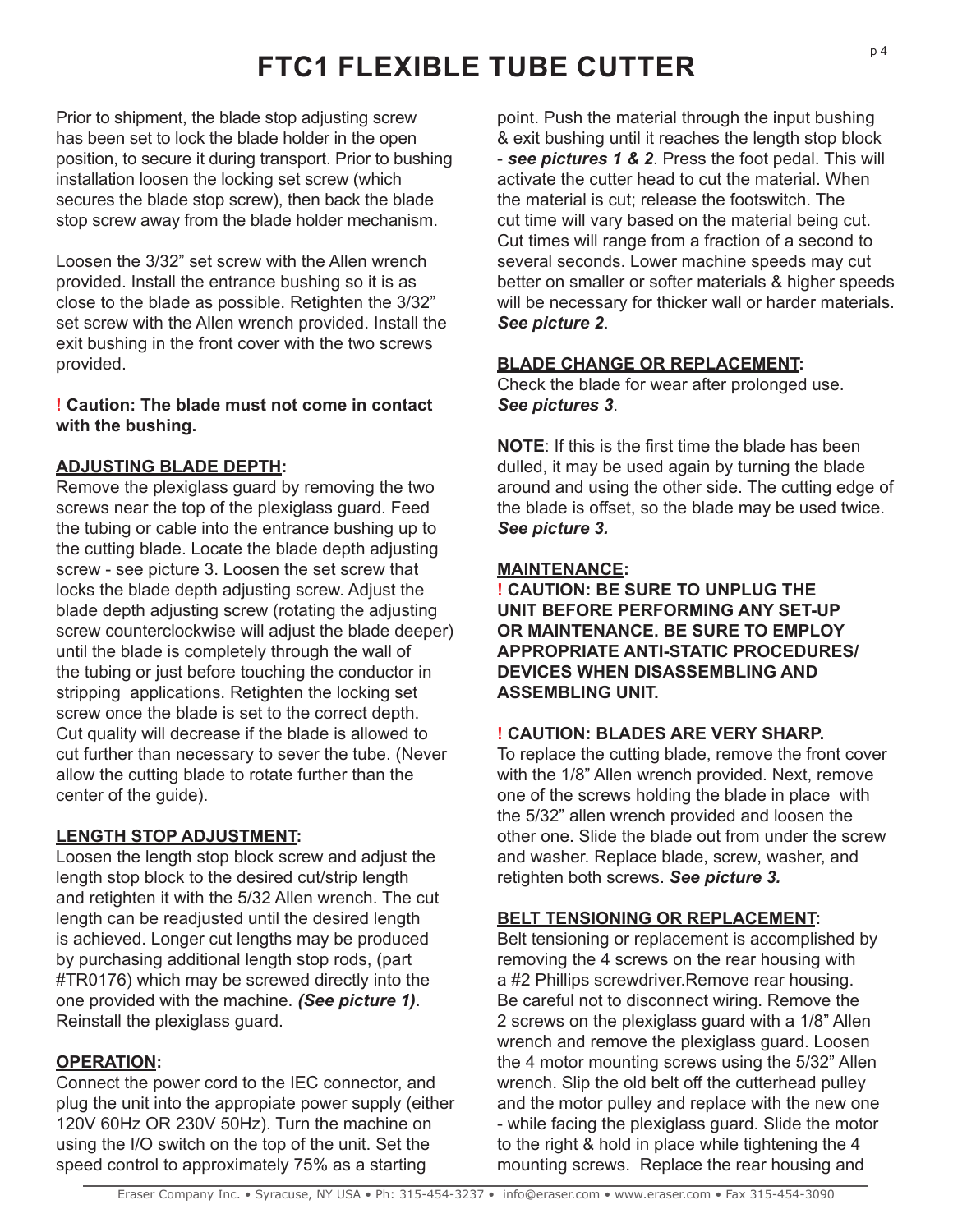plexiglass guard, reinstall hardware. Reapply power and start the machine. If the belt slips on startup, disconnect power supply and repeat the process but apply more tension to the belt before tightening the motor mounting screws. *See pictures 1, 2, & 4.* 

No other maintenance is required for the units.

## **TROUBLESHOOTING**

## **PROBLEM:**

The blade does not move and is stuck in a closed position.

## **SOLUTION:**

Adjust the blade as described in the blade change or replacement section.

#### **PROBLEM:**

Poor quality cut or no cut.

## **SOLUTIONS:**

**1)** Check that the blade is not dull. Rotate or replace if necessary. Refer to the "Blade Change or Replacement" section of this manual.

**PICTURE 1**

**2)** Check blade depth adjustment.